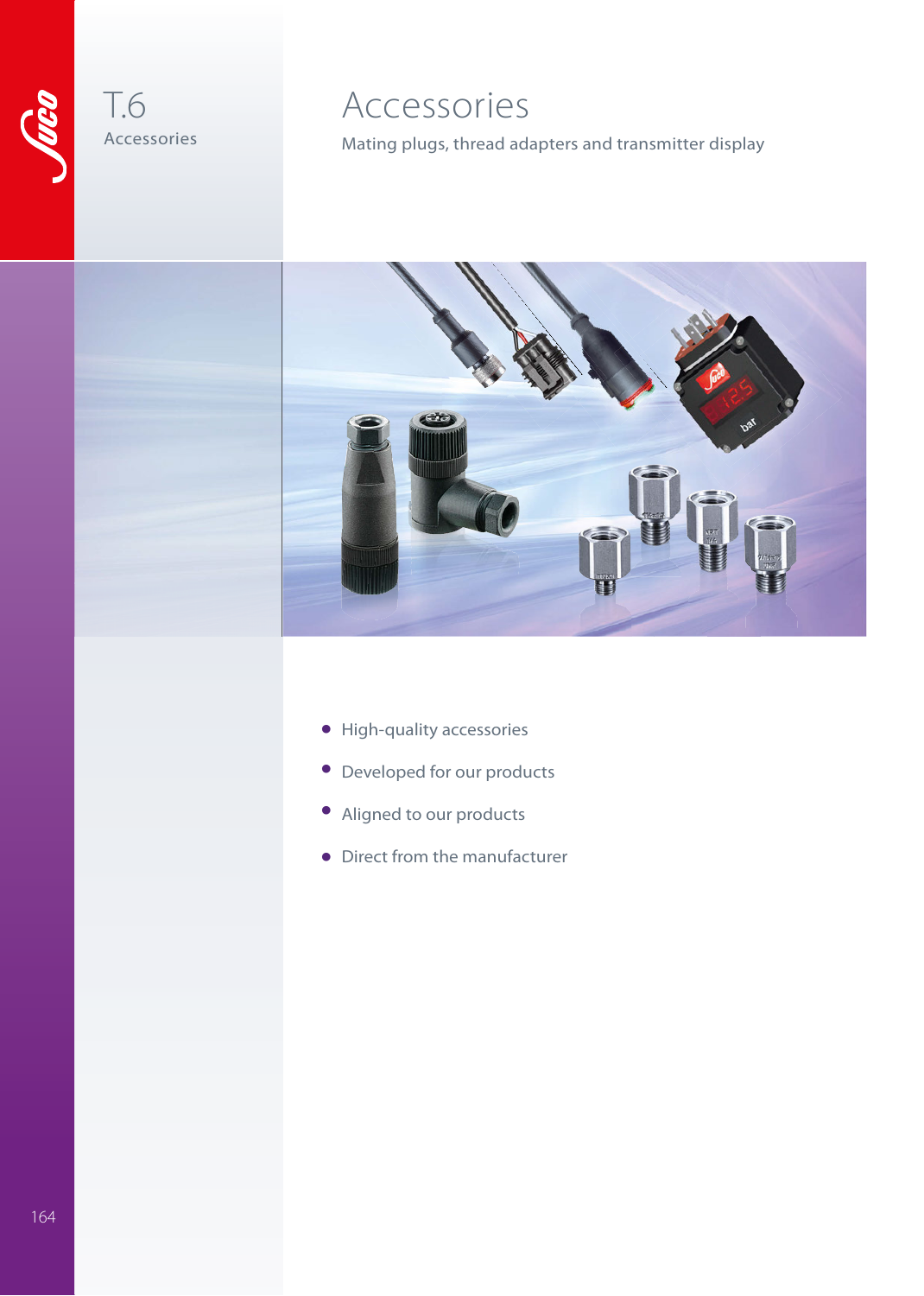## Mating plugs

For requirements at short notice and for realising custom solutions





| Deutsch DT06-3S (for DT04-3P)<br>$3 \times 0.5$ mm <sup>2</sup> PUR cable (2 m), IP67                                           | Suitable for<br>connection code<br>010<br>Deutsch DT04-3P                 | Article number:<br>1-1-36-653-160 |                                             |  |
|---------------------------------------------------------------------------------------------------------------------------------|---------------------------------------------------------------------------|-----------------------------------|---------------------------------------------|--|
| TE AMP Superseal 1.5 <sup>®</sup> , 3-pin<br>$3 \times 0.5$ mm <sup>2</sup> Radox cable (2 m), IP65                             | Suitable for<br>connection code<br>007<br>AMP Superseal 1.5 <sup>®</sup>  | Article number:<br>1-1-32-653-158 |                                             |  |
| M 12x1 DIN EN 61076-2-LF, 4-pin<br>4 x 0,34 mm <sup>2</sup> PUR cable (2 m), IP65                                               | Suitable for<br>connection code<br>002<br>M 12x1 DIN EN 61076-2-101 A     | Article number:<br>1-1-00-653-162 | Hex thread ring (tightening torque: 0,6 Nm) |  |
| For the pin assignment of the wires please refer to chapter M.10 Accessories (page 91)                                          |                                                                           |                                   |                                             |  |
| Socket device<br>M 12x1 DIN EN 61076-2-101 A<br>straight, 4-pin<br>Terminals for wire diameter<br>0.75 mm <sup>2</sup> (AWG 18) | Suitable for<br>connection code<br>002<br>M 12x1<br>DIN EN 61076-2-101-LF | Article number:<br>1-6-00-652-016 | 54<br>$\mathbf{z}$<br>Ø 20                  |  |
|                                                                                                                                 |                                                                           |                                   |                                             |  |
| Socket device<br>M 12x1 DIN EN 61076-2-101 A<br>angled, 4-pin<br>Terminals for wire diameter<br>$0.75$ mm <sup>2</sup> (AWG 18) | Suitable for<br>connection code<br>002<br>M 12x1<br>DIN EN 61076-2-101-LF | Article number:<br>1-6-00-652-017 | $\sim 35$<br>$\sim$ 40                      |  |

**T**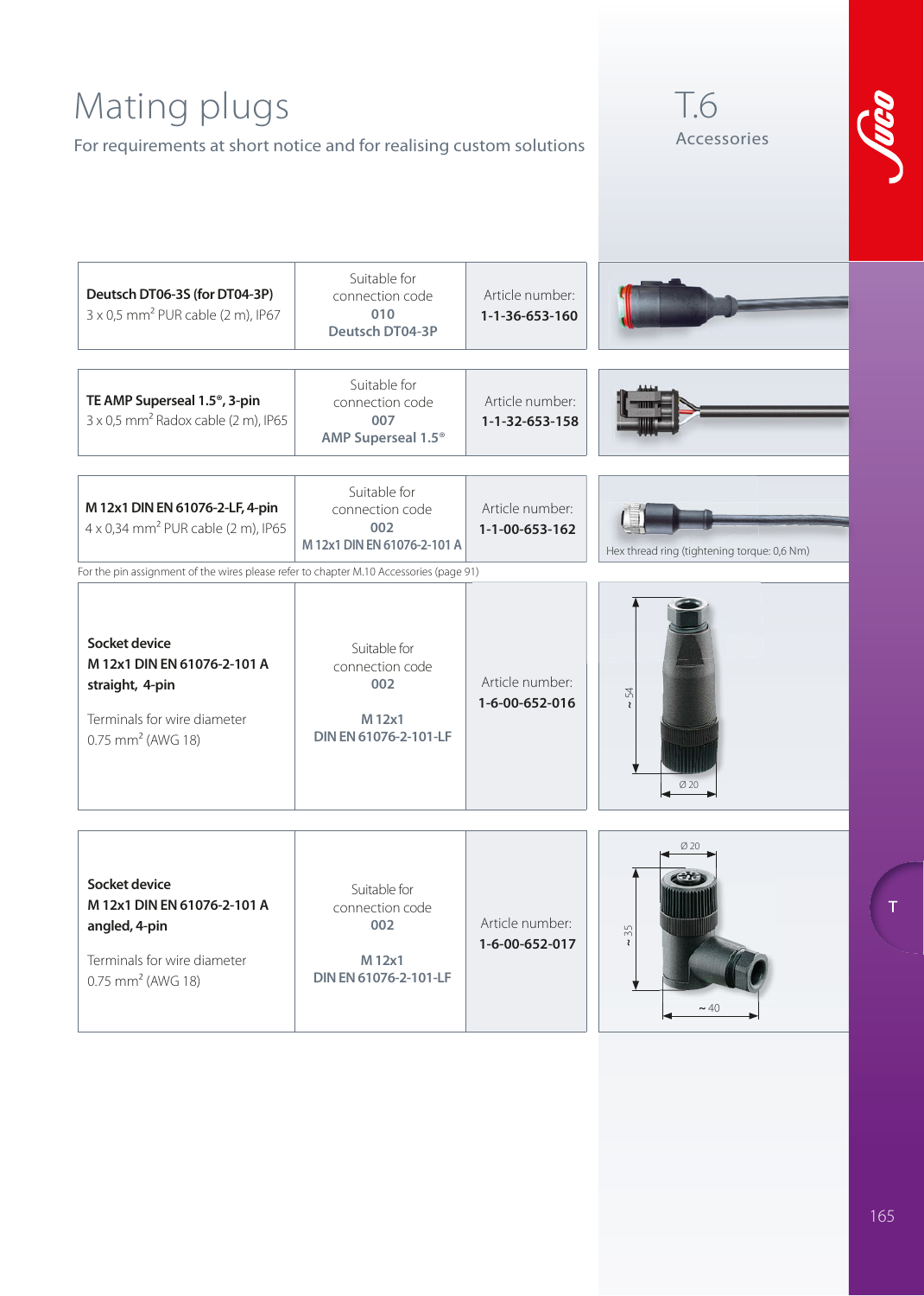

T.6

Accessories

## Thread adapters

For requirements at short notice and for realising custom solutions

- The materials and shapes of thread adapters are aligned perfectly to our electronic pressure switches and transmitters •
- Thread adapters are provided together with seals to ensure safe and easy installation of our electronic pressure switches and transmitters •